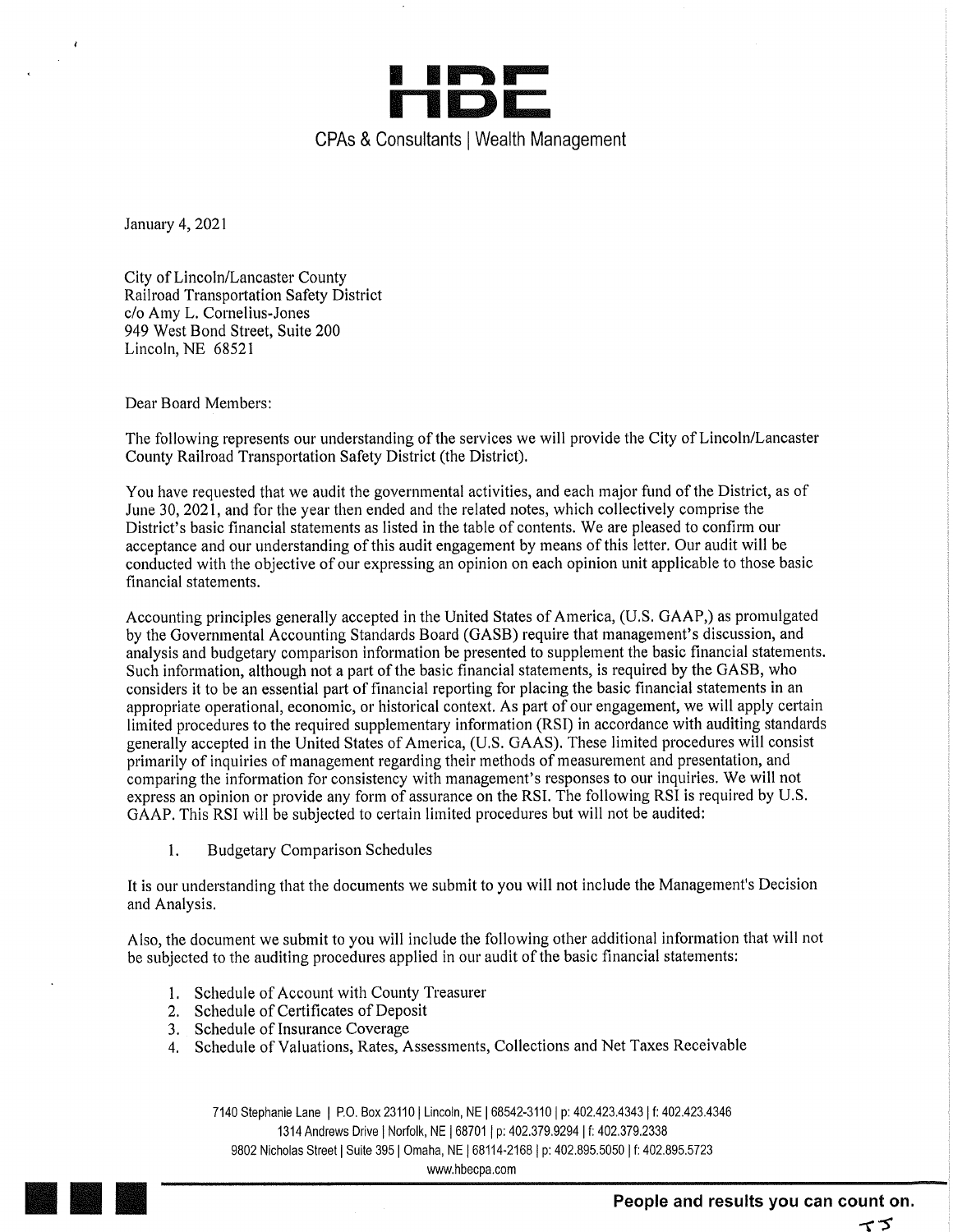Railroad Transportation Safety District Lincoln, NE 68521

#### Auditor Responsibilities

We will conduct our audit in accordance with U.S. GAAS. Those standards require that we plan and perform the audit to obtain reasonable assurance about whether the basic financial statements are free from material misstatement. An audit involves performing procedures to obtain audit evidence about the amounts and disclosures in the basic financial statements. The procedures selected depend on the auditor's judgment, including the assessment of the risks of material misstatement of the basic financial statements, whether due to fraud or error, misappropriation of assets, or violations of laws, governmental regulations, grant agreements, or contractual agreements.

An audit also includes evaluating the appropriateness of accounting policies used, and the reasonableness of significant accounting estimates made by management, as well as evaluating the overall presentation of the basic financial statements. If appropriate, our procedures will therefore include tests of documentary evidence that support the transactions recorded in the accounts, tests of the physical existence of inventories, and direct confirmation of cash, investments, and certain other assets and liabilities by correspondence with creditors and financial institutions. As part of our audit process, we will request written representations from your attorneys, and they may bill you for responding. At the conclusion of our audit, we will also request certain written representations from you about the basic financial statements and related matters.

Because of the inherent limitations of an audit, together with the inherent limitations of internal control, an unavoidable risk that some material misstatements (whether caused by errors, fraudulent financial reporting, misappropriation of assets, or violations of laws or governmental regulations) may not be detected exists, even though the audit is properly planned and performed in accordance with U.S. GAAS and in accordance with Government Auditing Standards,

In making our risk assessments, we consider internal control relevant to the entity's preparation and fair presentation of the basic financial statements in order to design audit procedures that are appropriate in the circumstances but not for the purpose of expressing an opinion on the effectiveness of the entity's internal control. However, we will communicate to you in writing concerning any significant deficiencies or material weaknesses in internal control relevant to the audit of the basic financial statements that we have identified during the audit. Our responsibility as auditors is limited to the period covered by our audit and does not extend to any other periods.

We cannot provide assurance that unmodified opinions will be expressed. Circumstances may arise in which it is necessary for us to modify our opinions or add emphasis-of-matter or other-matter paragraphs. If our opinions on the basic financial statements are other than unmodified, we will discuss the reasons with you in advance. If, for any reason, we are unable to complete the audit or are unable to form or have not formed opinions, we may decline to express opinions or to issue a report as a result of this engagement.

#### Compliance with Laws and Regulations

As previously discussed, as part of obtaining reasonable assurance about whether the basic financial statements are free of material misstatement, we will perform tests of the District's compliance with the provisions of applicable laws, regulations, contracts, and agreements. However, the objective of our audit will not be to provide an opinion on overall compliance and we will not express such an opinion.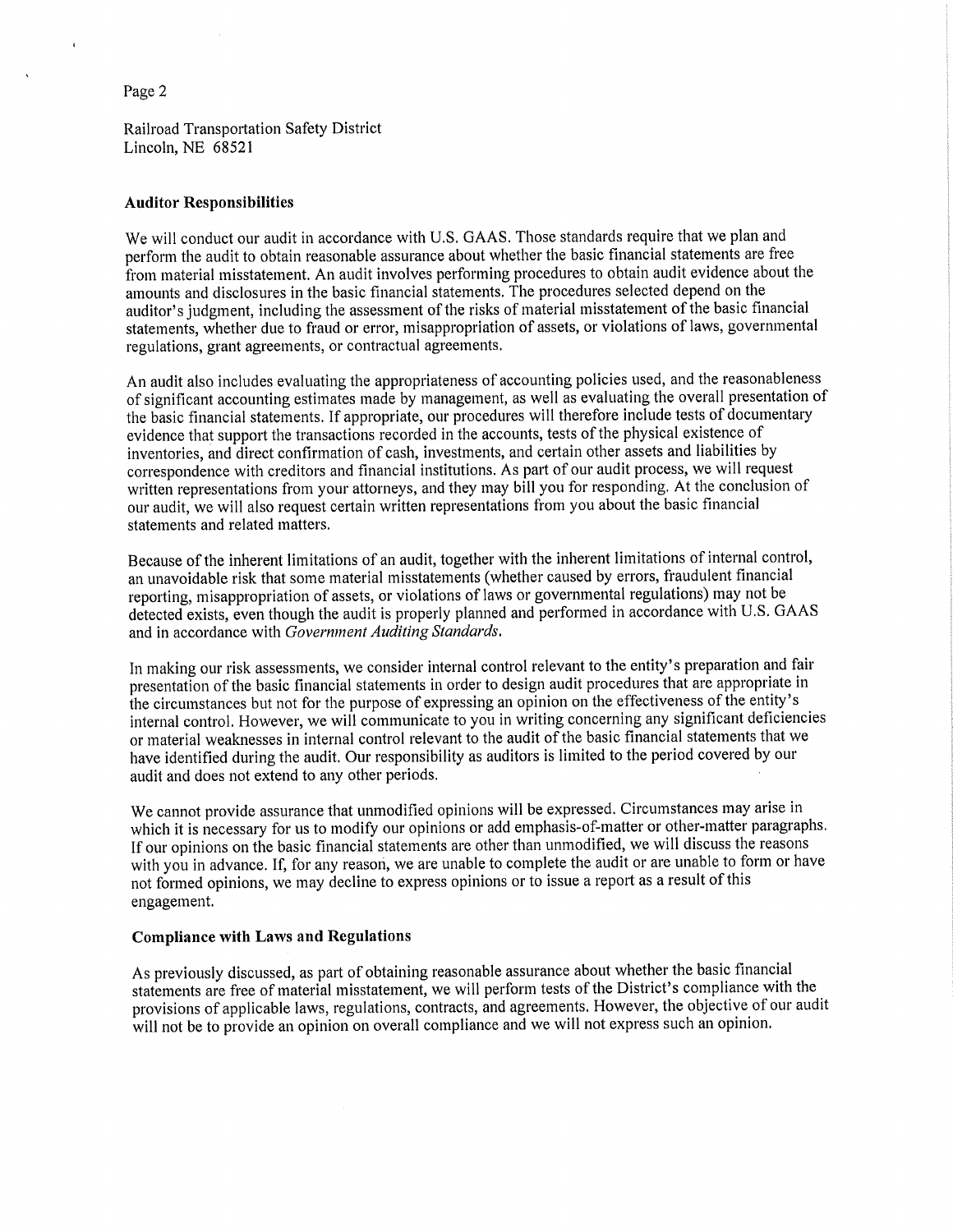Railroad Transportation Safety District Lincoln, NE 68521

## Management Responsibilities

Our audit will be conducted on the basis that management and those charged with governance acknowledge and understand that they have responsibility:

- a. For the preparation and fair presentation of the basic financial statements in accordance with accounting principles generally accepted in the United States of America;
- b. For the design, implementation, and maintenance of internal control relevant to the preparation and fair presentation of basic financial statements that are free from material misstatement, whether due to error, fraudulent financial reporting, misappropriation of assets, or violations of laws, governmental regulations, grant agreements, or contractual agreements; and
- c. To provide us with:<br>i. Access to all i
	- Access to all information of which management is aware that is relevant to the preparation and fair presentation of the basic financial statements such as records, documentation, and other matters;
	- ii. Additional information that we may request from management for the purpose of the audit; and
	- iii. Unrestricted access to persons within the entity from whom we determine it necessary to obtain audit evidence,
- d. For including the auditor's report in any document containing basic financial statements that indicates that such basic financial statements have been audited by the entity's auditor;
- e. For identifying and ensuring that the entity complies with the laws and regulations applicable to its activities;
- f. For adjusting the basic financial statements to correct material misstatements and confirming to us in the management representation letter that the effects of any uncorrected misstatements aggregated by us during the current engagement and pertaining to the current year period(s) under audit are immaterial, both individually and in the aggregate, to the basic financial statements as a whole; and
- g. For acceptance of nonattest services, including identifying the proper party to oversee nonattest work;
- h. For maintaining adequate records, selecting and applying accounting principles, and safeguarding assets;
- i. For informing us of any known or suspected fraud affecting the entity involving management, employees with significant role in internal control and others where fraud could have a material effect on the financials; and
- j. For the accuracy and completeness of all information provided.

With regard to the supplementary information referred to above, you acknowledge and understand your responsibility: (a) for the preparation of the supplementary information in accordance with the applicable criteria; (b) to provide us with the appropriate written representations regarding supplementary information; (c) to include our report on the supplementary information in any document that contains the supplementary information and that indicates that we have reported on such supplementary information; and (d) to present the supplementary information with the audited basic financial statements, or if the supplementary information will not be presented with the audited basic financial statements, to make the audited basic financial statements readily available to the intended users of the supplementary information no later than the date of issuance by you of the supplementary information and our report thereon.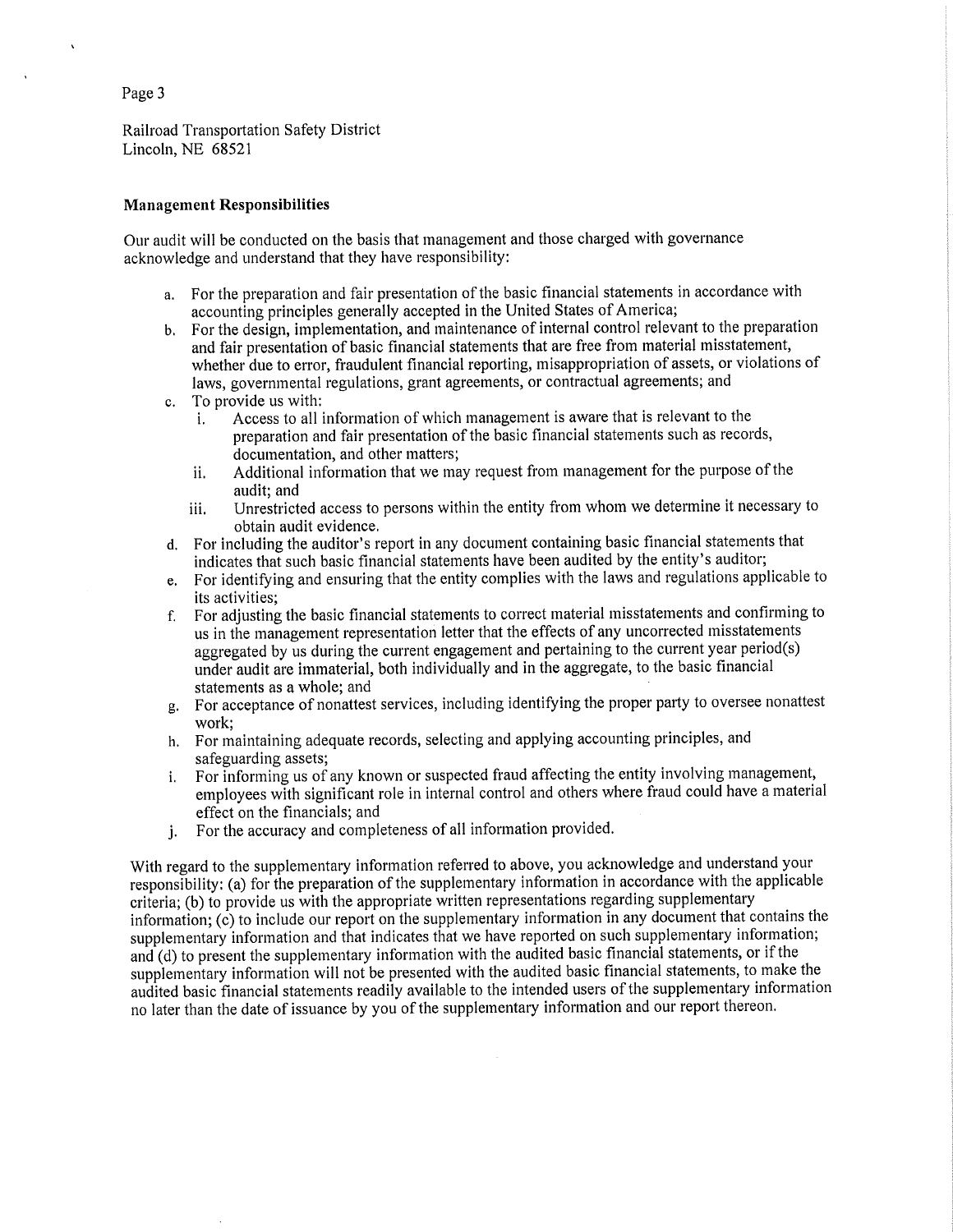Railroad Transportation Safety District Lincoln, NE 68521

# Nonattest Services

As part of the engagement, we will also perform the following nonattest services;

- Propose adjusting or correcting journal entries to be reviewed and approved by the District's management.
- Provide budget assistance.
- Draft the financial statements based on the entity's trial balance.

We will not assume management responsibilities on behalf of the District. However, we will provide advice and recommendations to assist management in performing its responsibilities.

The District's management is responsible for (a) making all management decisions and performing all management functions; (b) assigning a competent individual to oversee the services; (c) evaluating the adequacy of the services performed; (d) evaluating and accepting responsibility for the results of the services performed; and (e) establishing and maintaining internal controls, including monitoring ongoing activities.

Our responsibilities and limitations of the engagement are as follows:

• We will perform the services in accordance with applicable professional standards.

This engagement is limited to the services previously outlined. Our firm, in its sole professional judgment, reserves the right to refuse to do any procedure or take any action that could be construed as making management decisions or assuming management responsibilities, including determining account coding and approving journal entries.

Government Auditing Standards require that we document an assessment of the skills, knowledge, and experience of management, should we participate in any form of preparation of the basic financial statements and related schedules or disclosures as these actions are deemed a non-audit service.

# Reporting

We will issue a written report upon completion of our audit of the District's basic financial statements. Our report will be addressed to the governing body of the District. We cannot provide assurance that unmodified opinions will be expressed. Circumstances may arise in which it is necessary for us to modify our opinions, add an emphasis-of-matter or other-matter paragraph(s), or withdraw from the engagement.

In accordance with the requirements of Government Auditing Standards, we will also issue a written report describing the scope of our testing over internal control over financial reporting and over compliance with laws, regulations, and provisions of grants and contracts, including the results of that testing. However, providing an opinion on internal control and compliance will not be an objective of the audit and, therefore, no such opinion will be expressed.

# Provisions of Engagement Administration, Timing and Fees

During the course of the engagement, we may communicate with you or your personnel via fax or e-mail, and you should be aware that communication in those mediums contains a risk of misdirected or intercepted communications,

Kiley A. Wiechman is the engagement partner for the audit services specified in this letter. Her responsibilities include supervising HBE LLP's services performed as part of this engagement and signing or authorizing another qualified firm representative to sign the audit report.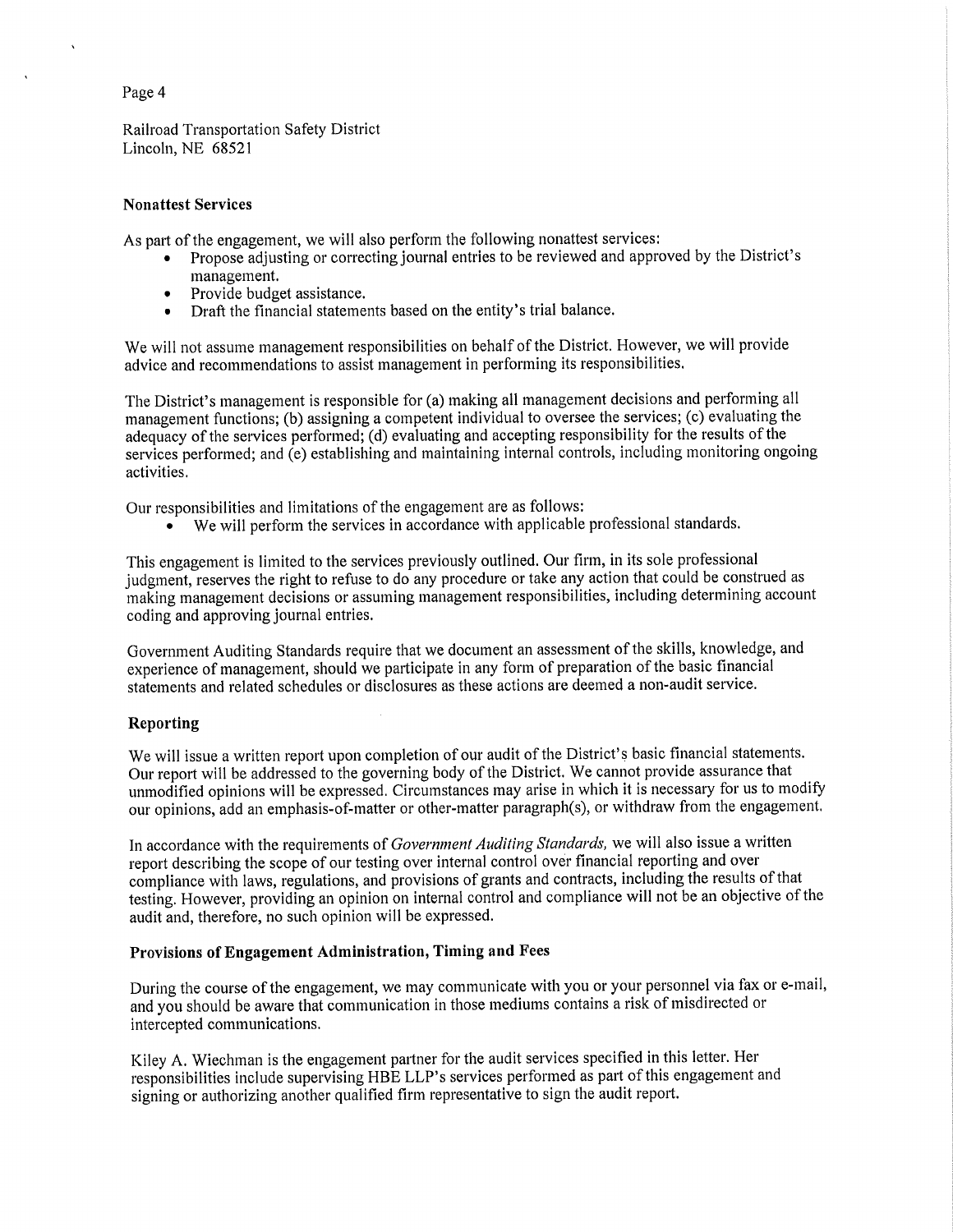Railroad Transportation Safety District Lincoln, NE 68521

Our fees are based on the amount of time required at various levels of responsibility, plus actual out-ofpocket expenses. We estimate that our fee for the audit will not exceed \$13,200. We will notify you immediately of any circumstances we encounter that could significantly affect this initial fee estimate. Whenever possible, we will attempt to use the District's personnel to assist in the preparation of schedules and analyses of accounts. This effort could substantially reduce our time requirements and facilitate the timely conclusion of the audit. Further, we will be available during the year to consult with you on financial management and accounting matters of a routine nature.

We will also assist the District in preparation of its budget for the year ended June 30, 2022. Our fee for the budget is included in the fee for our audit above. A separate engagement letter will be provided for the budget.

Invoices may be issued in installments. All invoices are due and payable upon presentation. Invoices not paid within thirty (30) days of invoice date will be subject to finance charges of 16% per annum. If the invoice remains unpaid after 90 days, the Firm may elect to initiate an external collection process.

#### Other Matters

We understand that your employees will prepare all confirmations we request and will locate any documents or support for any other transactions we select for testing,

As part of our audit process, we will request from management, written confirmation concerning representations made to us in connection with the audit.

If you intend to publish or otherwise reproduce the basic financial statements and make reference to our firm, you agree to provide us with printers' proofs or masters for our review and approval before printing. You also agree to provide us with a copy of the final reproduced material for our approval before it is distributed.

During the course of the engagement, we may communicate with you or your personnel via fax or e-mail, and you should be aware that communication in those mediums contains a risk of misdirected or intercepted communications.

Regarding the electronic dissemination of audited financial statements, including financial statements published electronically on your Internet website, you understand that electronic sites are a means to distribute information and, therefore, we are not required to read the information contained in these sites or to consider the consistency of other information in the electronic site with the original document.

During the course of the audit we may observe opportunities for economy in, or improved controls over, your operations. We will bring such matters to the attention of the appropriate level of management, either orally or in writing.

Further, we will be available during the year to consult with you on financial management and accounting matters of a routine nature,

You agree to inform us of facts that may affect the basic financial statements of which you may become aware during the period from the date of the auditor's report to the date the financial statements are issued.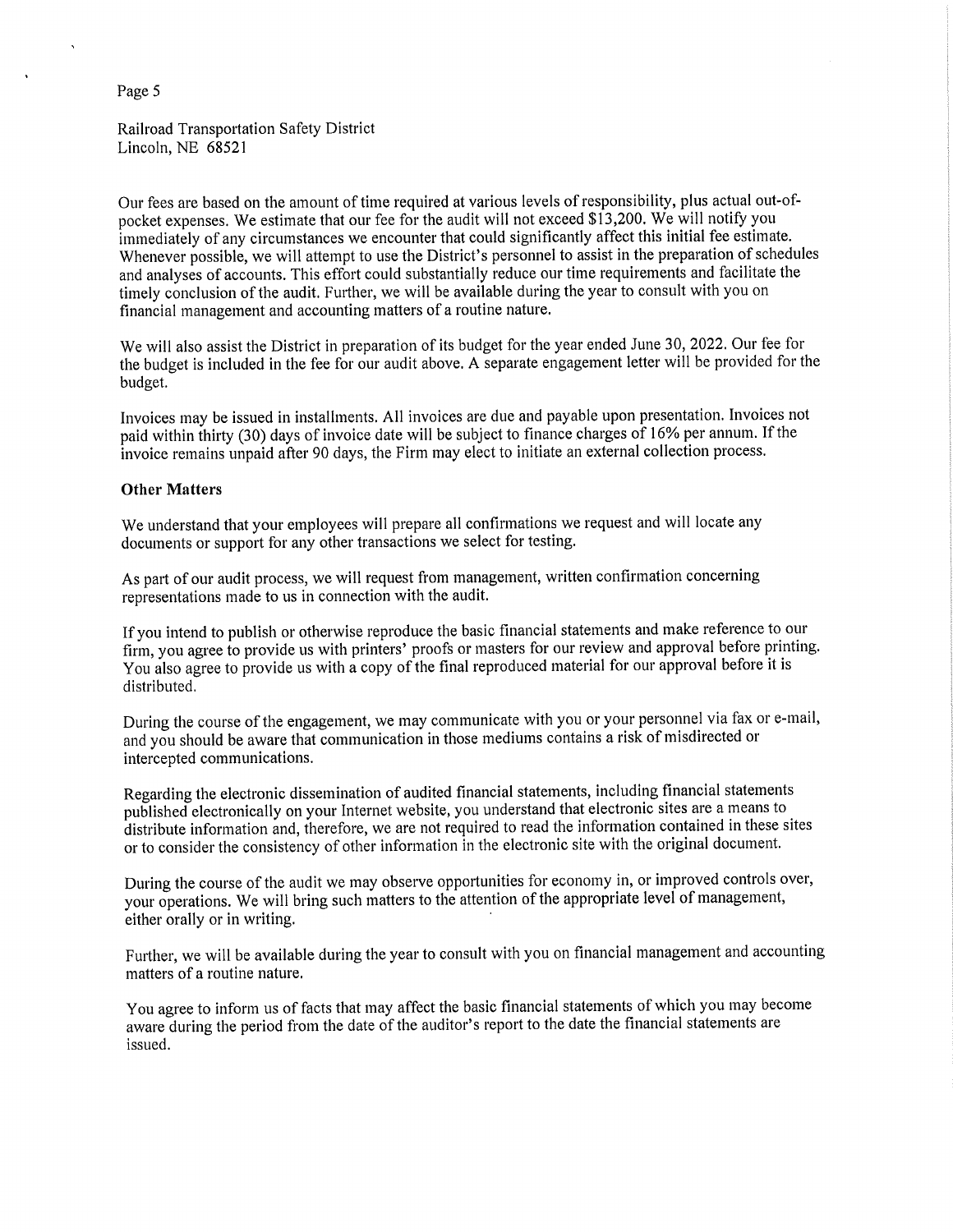Railroad Transportation Safety District Lincoln, NE 68521

We agree to retain our audit documentation or work papers for a period of at least five years from the date of our report.

At the conclusion of our audit engagement, we will communicate to the Board of Directors the following significant findings from the audit:

- Our view about the qualitative aspects of the entity's significant accounting practices;
- Significant difficulties, if any, encountered during the audit;  $\bullet$
- Uncorrected misstatements, other than those we believe are trivial, if any;  $\bullet$
- Disagreements with management, if any;
- Other findings or issues, if any, arising from the audit that are, in our professional judgment, significant and relevant to those charged with governance regarding their oversight of the financial reporting process;
- Material, corrected misstatements that were brought to the attention of management as a result of our audit procedures;
- Representations we requested from management;
- Management's consultations with other accountants, if any; and
- Significant issues, if any, arising from the audit that were discussed, or the subject of correspondence, with management.

The audit documentation for this engagement is the property of HBE LLP and constitutes confidential information. However, we may be requested to make certain audit documentation available to regulators pursuant to authority given to it by law or regulation, or to peer reviewers. If requested, access to such audit documentation will be provided under the supervision of HBE LLP's personnel. Furthermore, upon request, we may provide copies of selected audit documentation to regulators. The regulators may intend, or decide, to distribute the copies of information contained therein to others, including other governmental agencies.

In accordance with the requirements of Government Auditing Standards, we have attached a copy of our latest external peer review report of our firm for your consideration and files.

Please sign and return this letter to indicate your acknowledgment of, and agreement with, the arrangements for our audit of the basic financial statements including our respective responsibilities. A copy of the letter is enclosed for your records.

We appreciate the opportunity to be your financial statement auditors and look forward to working with you and your staff.

 $A\rightarrow B\in A\land P$ 

RESPONSE: This letter correctly sets forth our understanding of City of Lincoln/Lancaster County Railroad Transportation Safety District.

 $\mathbf{B} \mathbf{y}$ :

Title: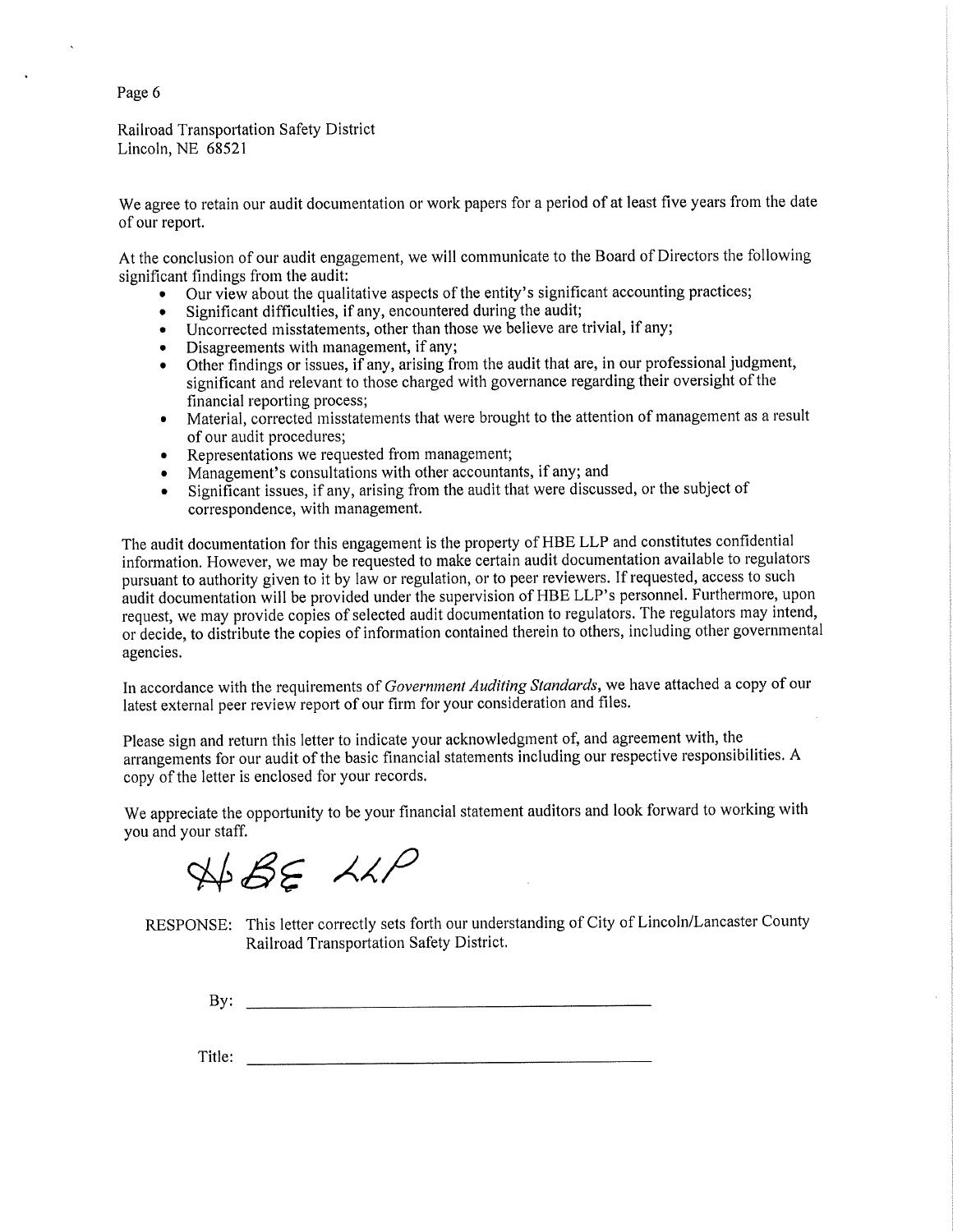# **BradyMartz**

# REPORT ON THE FIRM'S SYSTEM OF QUALITY CONTROL

January 29,2019

To the Partners of HBE LLP and the Peer Review Committee of the Nevada Society of Certified Public Accountants

We have reviewed the system of quality control for the accounting and auditing practice of HBE LLP(the firm) in effect for the year ended August 31 ,2018. Our peer review was conducted in accordance with the Standards for Performing and Reporting on Peer Reviews established by the Peer Review Board of the American Institute of Certified Public Accountants (Standards).

A summary of the nature, objectives, scope, limitations of, and the procedures performed in a System Review as described in the Standards may be found at www.aicpa.org/prsummary. The summary also includes an explanation of how engagements identified as not performed or reported in conformity with applicable professional standards, if any, are evaluated by a peer reviewer to determine a peer review rating.

# Firm's Responsibility

The firm is responsible for designing a system of quality control and complying with it to provide the firm with reasonable assurance of performing and reporting in conformity with applicable professional standards in all material respects. The firm is also responsible for evaluating actions to promptly remediate engagements deemed as not performed or reported in conformity with professional standards, when appropriate, and for remediating weaknesses in its system of quality control, if any.

# Peer Reviewer's Responsibility

Our responsibility is to express an opinion on the design of the system of quality control and the firm's compliance therewith based on our review.

# Required Selections and Considerations

Engagements selected for review included engagements performed under Government Auditing Standards, including compliance audits under the Single Audit Act and audits of employee benefit plans.